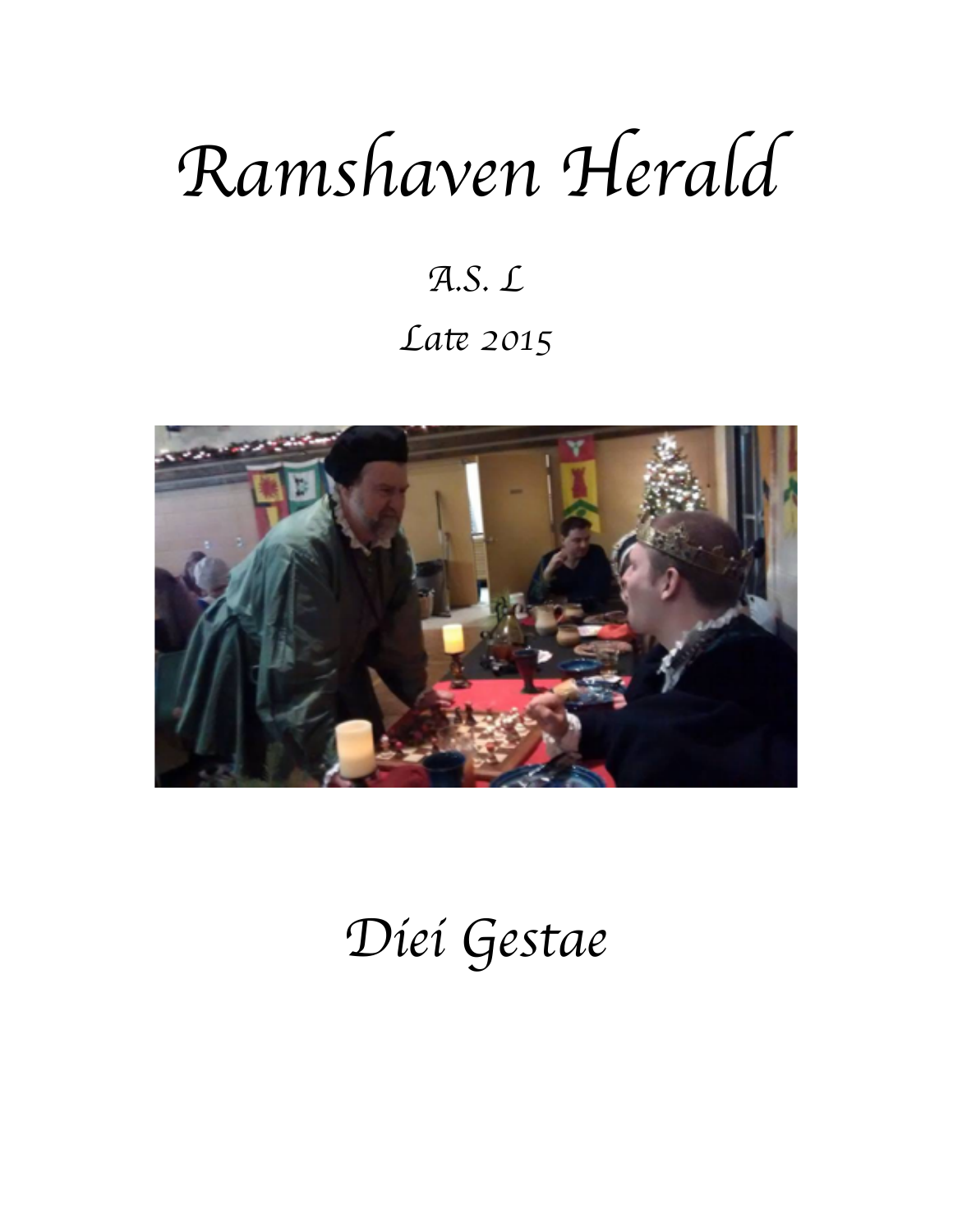Picking up after Summer…



Where has the time gone? Ramshaven, we can assure you all that we had a wonderful summer enjoying several events. More importantly, we had the honour and pleasure of helping Their Majesties, Lyda and Steinnar with their Pennsic preparations. Collectively, Ramshaven



(donated fabric) and the Incipient Canton of Northgeatham (man

power… and I mean "man power" as our fighters took up scissors, irons, and sewing machines!), sewed up and printed, thanks to Freja Blackwood, 200 Pennsic favours. As a result of Ramshavens' good nature, Ealdormere was easy to spot and looked fantastic. Moral and flow of the Barony is important to us and we believe so long as we work together, our game will continue to thrive.

Another kind of effort that we all love to be there for is that taken by new people, when they discover the many things they are capable of. This can be anything from taking pictures when others cannot, finding and developing new friendships, and of course picking up new skills.

Wassail to historical passions kindled and re-kindled!

Baroness Sibylla

#### …And Rushing Headlong into Winter!

Wassail was by all accounts a magical event, an event of giving, an event for all.



It was the fruition of months of planning and teamwork amongst all of us in the Canton and beyond, and to me is a great testament to the many friendships found and fostered in Our Society. Thank You, and Wassail to You, My Friends!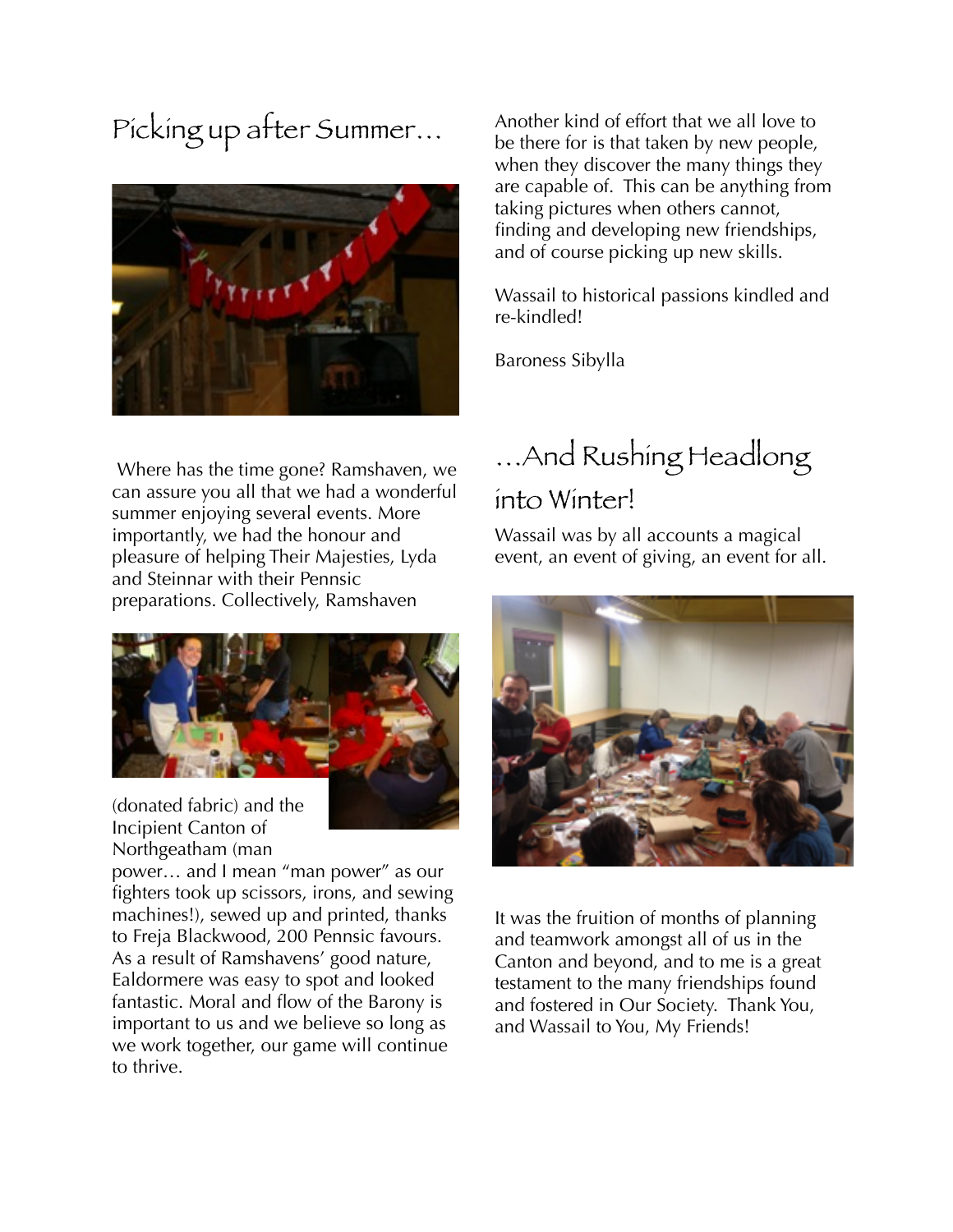#### Greetings…

…from the Canton of Bryniau Tywynnog!

The autumn months have always a time of harvest and frenzied preparation to get ready before the chill winds of winter descend from the North, and we in Bryniau Tywynnog have been working hard these past couple of months. Firstly, Lady Ceolwyn and I have been working on updating the Canton website at www.bryniau.blogspot.ca! Let us know what you think – if you have suggestions, comments, or corrections, email us at bryniau.tywynnog@gmail.com. Bonus points if you can correctly guess the name of the castle used in the header (Hint: It's in the Low Countries).

On the combat front, we've had a number of developments, but none so exciting as our two new youth combatants, Magnus and Morgana! These two have enjoyed learning how to fight in Division 1, and Morgana is enjoying her new shield and leather lamellar armour to fight in. Magnus is still using mostly loaner gear, but that hasn't stopped him wanting to spar with everyone – and I do mean \*everyone\*!

Our armoured practices continue to enjoy excellent turnout. Only a few months ago, Bartholomew Hespeler was completely in loaner gear for Bryniau's Royal Einvigi – now, other than for his arm protection, he's sporting a complete set of his own armour, and looking good! We're also pleased to see Berenger back out in armour. Now if we can only get Vidarr time to finish his helm…

Concerning our Rapier Practices, Mistress Eryny was kind of enough to procure for us a number of nice new fencing gloves. In the past, it seems that we've had an abundance left hands, but no rights. Now, no longer! We've also had a number of youth fencers learning the noble art of defence.

Bryniau gentles have also been productive on the Arts and Sciences front. Thanks to our beloved baronial Arts & Sciences minister Cesare, those of us on Facebook have been enjoying the new Ramshaven A&S page to share our work. Weaving, wire-work, youth combat armour, and sewing new garb are but a small sample of the work of Bryniau's artisans.



Emer's Norse Wire Embroidery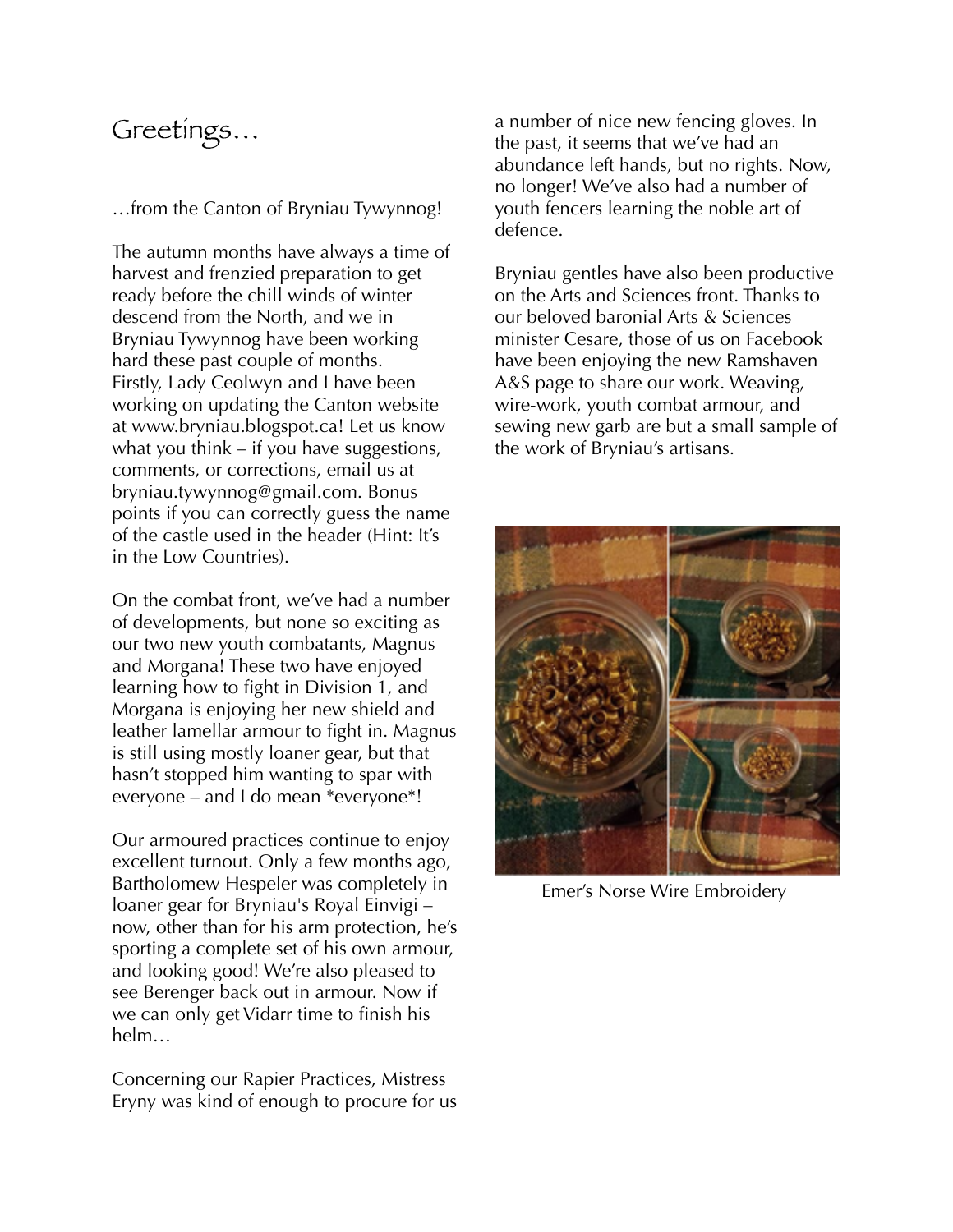

Wencendl's Weaving



Dietrich's Youth Lamellar

One final note, on behalf of Her Excellency of Skraeling Althing, Baroness Catherine: the Ealdormere Wiki is still looking for people to contribute, especially to the people pages. Why have yourself listed in the wiki? Well in addition to having yourself recorded, it's a great help to scribes writing award scrolls as well as those from other parts of our fair kingdom to get to know you. Create your own people page today at http:// ealdormerewiki.gyges.org/wiki/doku.php? id=start, or ask one of the moderators – Baroness Catherine, Lady Gwendolyn, Lord Fulk, or myself – to set one up for you. (As an added bonus, create a page for yourself, and I'm very likely to create a digital version of your device!)

With that final note, I take my leave. Stay warm and safe this winter!

Yours in Service, Lord Dietrich von Sachsen, Seneschal of Bryniau Tywynnog (ed. at time of writing)

### Let's Make More Largesse!

Things we, as a barony, need to get on top of ASAP, before we get distracted by all the fun events that will pop up:

Their Excellencies need to make sure the prize they are supplying for Kingdom A&S is filled with fun (I will let Her Excellency repost just what she is looking for) largesse for Their Majesties - one thing the current Majesties are certainly looking for is 'brass wire rings, pendants etc...' but all donations are good and carry over to the next generation.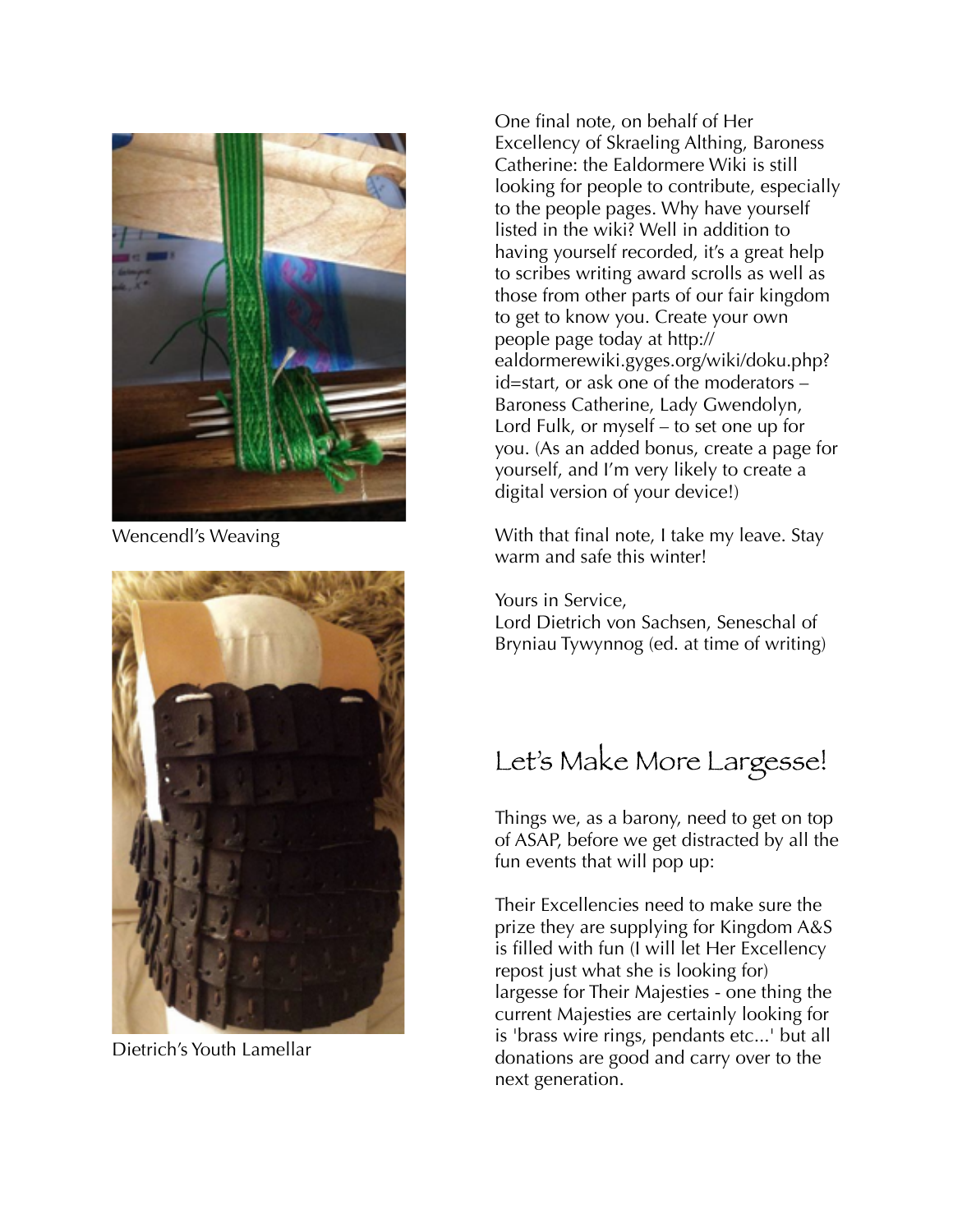I think it would be good for our Barony to give a collection of largesse to the incoming Majesties (as we are hosting) maybe we can have a pretty box and stuff it full of various types of loot to present them?

Also - our very own Baron and Baroness need largesse to give out. Don't forget that it makes their life so much easier if we can help them out. We want them to be able to be generous and give to the populace. They give so much to us, they deserve to have some of their burden lifted from them by us.

Please post if you are making largesse (and for who) so we can keep track. Both for reporting and for knowing just what we have gathered /delivered.

Thank You, Cesare

Digest: Keeping up…



…with Craig's fresh kit

…with Muirenn ingen Morgair's suggestion for mobile learning:



#### <http://www.libphil.ca>

Liberation Philology Learning a language involves long-term familiarisation and intuitive leaps, but

memorisation is also inevitably part of the process. With a Liberation Philology program installed on your phone, you can practise whenever you have a free moment.



… with Ceolwyn Æt Fealhdune, who has…plans… as Incoming Seneschal for the Canton of Bryniau Tywynnog. I trust her implicitly!